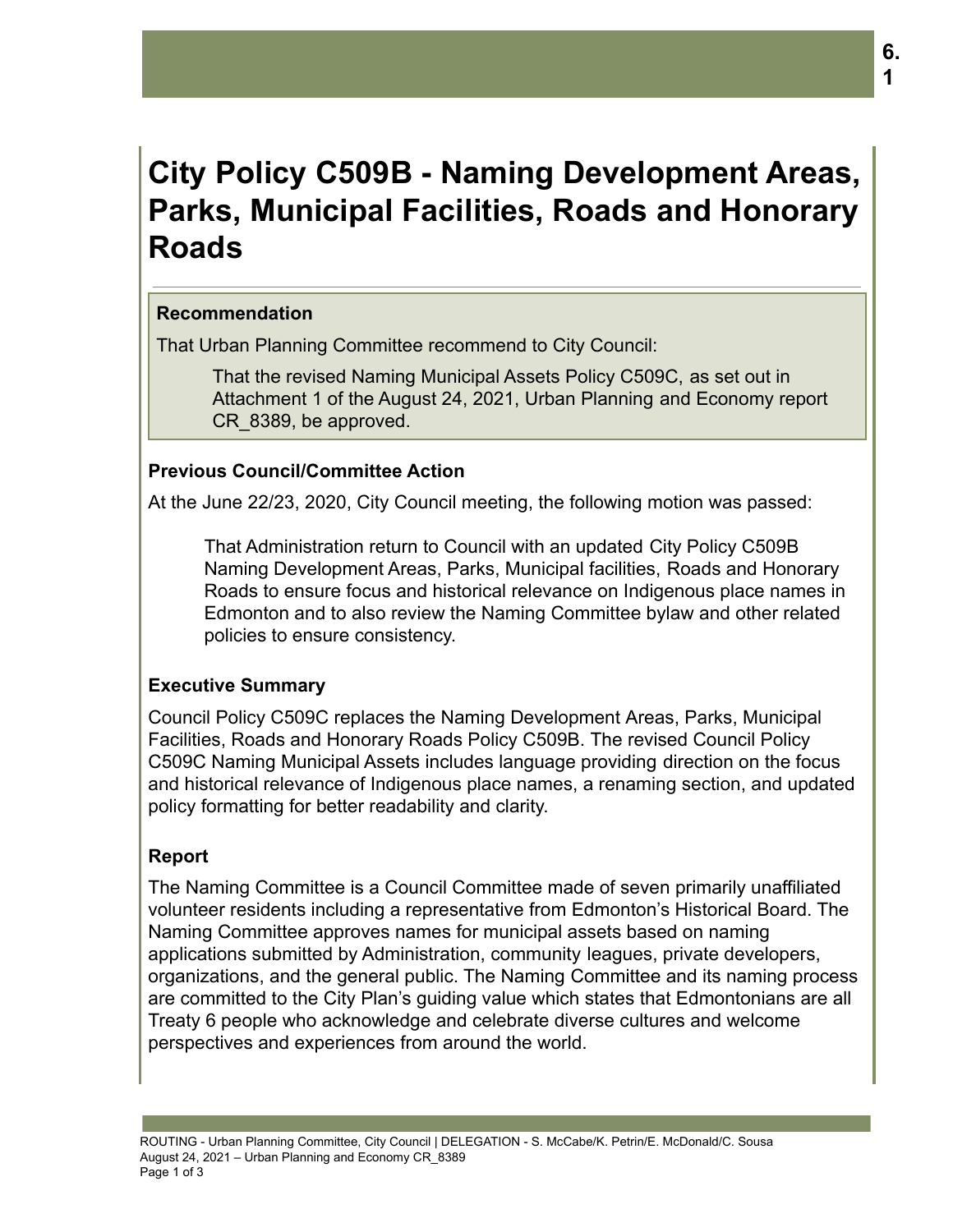**City Policy C509B - Naming Development Areas, Parks, Municipal Facilities, Roads and Honorary Roads**

Policy C509B Naming Development Areas, Parks, Municipal facilities, Roads and Honorary Roads provides direction to the Naming Committee on the criteria and principles to be considered when evaluating naming applications. The policy was adopted on May 12, 2015.

The Naming Committee reviewed Policy C509B as per Council Policy C575D Agencies, Boards, Committees and Commissions 2(d), which states that the mandate, objectives, role and membership of City Agencies must be periodically reviewed by City Council to ensure that the Agency remains effective throughout its life cycle.

The proposed Policy C509C has been revised to include enhanced language that reflects Edmontonians' community values of equity and inclusion with prioritization and focus on Indigenous place names. The revised Policy contains a new renaming section to provide guidance for future renaming applications to be considered by the Naming Committee. The Policy also required reformatting to ensure consistency with the new Corporate Policy Framework.

## **Engagement**

The Naming Committee consulted with Administration's Indigenous Relations Office and Diversity and Inclusion Office to ensure the revised Policy changes are in alignment with the Indigneous Framework and The Art of Inclusion: Our Diversity & Inclusion Framework.

#### Policy Changes

- 1. The Policy Statement was modified to reflect Indigenous place names, partnerships with Indigenous communities, Indigenous histories, and Edmonton's diverse communities and their contributions.
- 2. Guiding Principles were modified to include language on wayfinding and that names must consider Emergency Response and Canada Post standards, policies and practices.
- 3. Naming Criteria was modified to ensure focus and reflect the traditional usage or ways of knowing of Indigenous people.
- 4. Naming Criteria were reordered to place priority on reflecting the heritage, cultural, ethnic or gender diversity of the community and the flora, fauna, geographical or topographical features of the local area.
- 5. Naming Policy C509C introduces a renaming section that provides guidance on the parameters for which renaming applications may be considered.